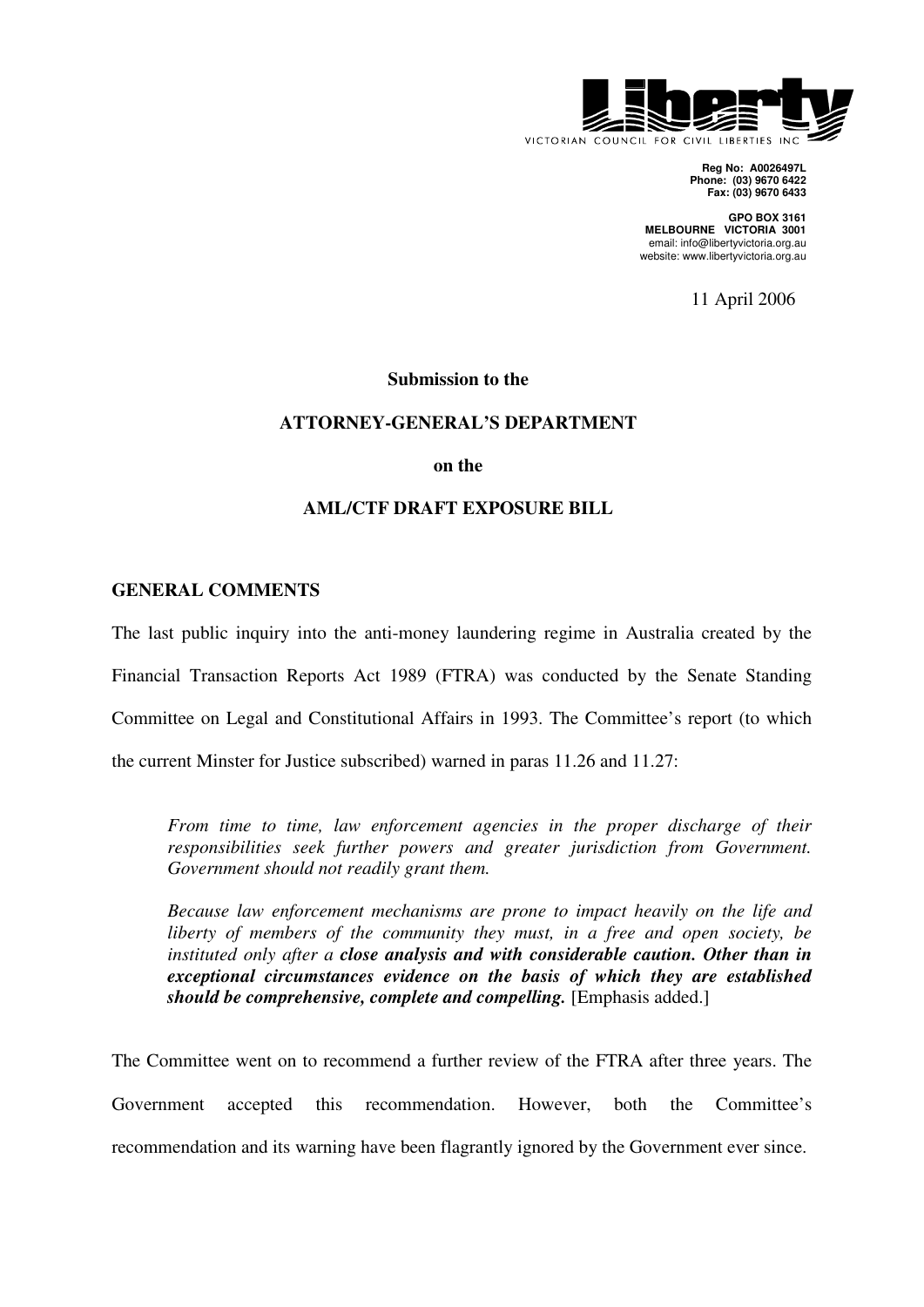Instead of the further public review of the FTRA scheduled for 1996, the Government in 2003 pre-empted any such review with a decision to embark on a wholesale revamp of the anti-money laundering regime. The stated justification for the revamp has been to bring the Australian regime into line with the Financial Action Task Force on Anti-Money Laundering 40 Recommendations (the FATF 40 Recommendations).

Upon analysis, however, the proposed revamp of the anti-money laundering regime, contained in the draft exposure Anti-Money Laundering and Counter-Terrorism Financing Bill 2005 and accompanying draft rules and guidelines, does not bring Australia into line with the FATF 40 Recommendations. It would, on the contrary, establish an anti-money laundering regime which departed from the FATF 40 Recommendations in a number of key respects, without any apparent justification. In other important respects the new regime would depart from the existing regime of the FTRA also without apparent justification.

For example, while the FATF 40 Recommendations and the FTRA focus on financial institutions, the Bill focuses on the provision of certain services. While the FATF 40 Recommendations stipulate a threshold transaction of over A\$20,000, the Bill proposes one of A\$10,000. The Bill's suspicious reporting requirements go far beyond the FATF 40 Recommendations and even substantially extend the already extensive obligations in the FTRA. The Bill contains novel requirements concerning funds transfers and registration of remittance service providers which are found nowhere in the FATF 40 Recommendations or the FTRA.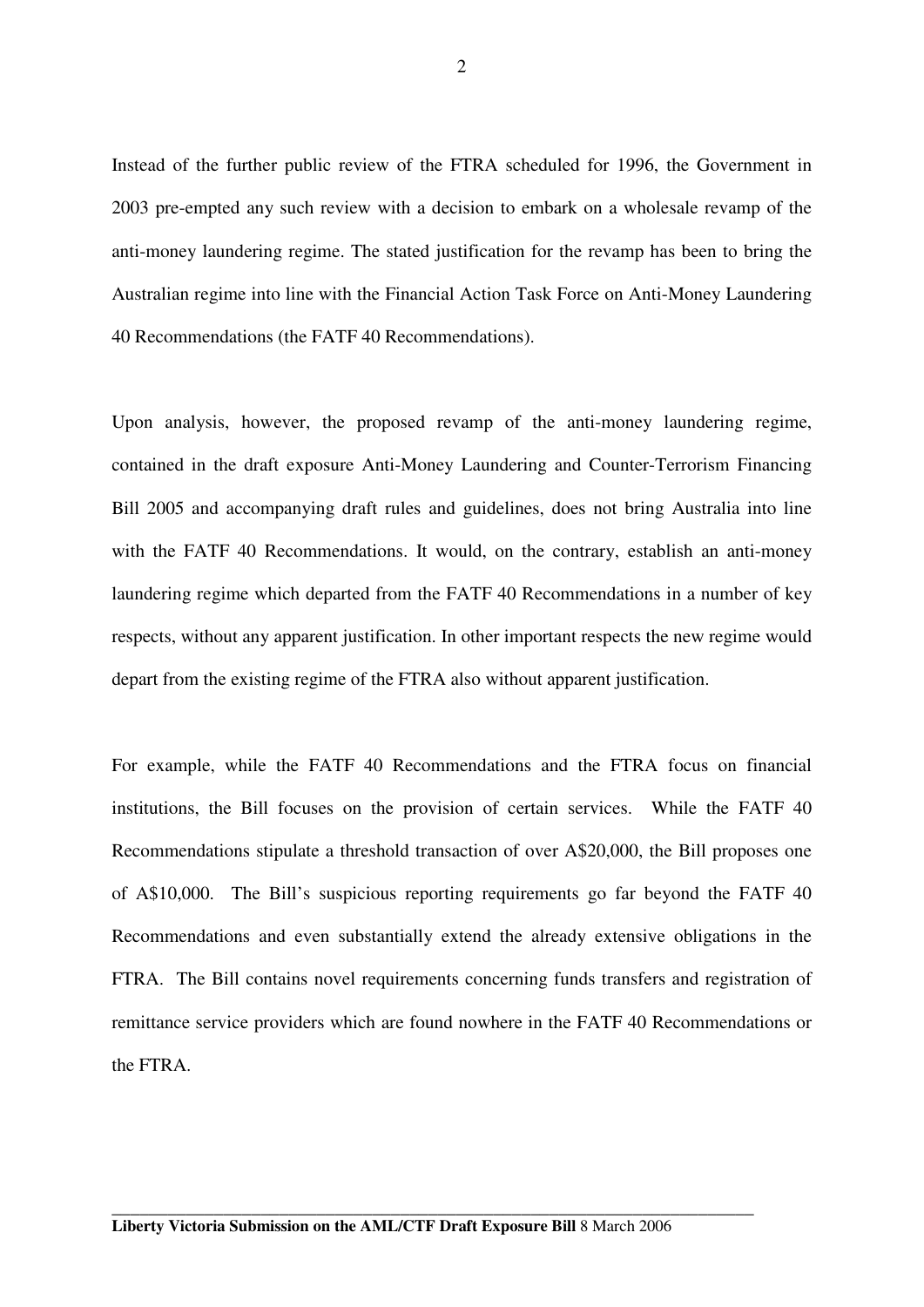In short, the Government propaganda about its proposed revamp of the anti-money laundering regime is highly misleading. In truth, the proposed revamp would create a comprehensive financial surveillance regime whose tentacles reached into almost every corner of financial activity in Australia. One asks, almost in despair, what are the "exceptional circumstances" justifying such a regime or what is the "comprehensive, complete and compelling" evidence supporting its establishment of the kind called for by the Senate Committee in 1993?

Instead of such evidence, the Government offers a smokescreen of impressive-sounding international obligations and the trusty bogeyman of terrorism. This is not good enough. Liberty Victoria calls on the Government to carry out the "close analysis" of the proposed new regime and to exercise the "considerable caution" counselled by the Senate Committee in 1993.

### **REVIEW OF SPECIFIC PROVISIONS OF THE BILL**

### **Title and objects – cl 3**

Liberty Victoria calls on the Government to adopt a "truth in legislation" approach to both the title of the Bill and the objects clause. The Bill should be called the "Comprehensive Financial Surveillance Bill" and the objects clause should accurately state its objective to be the establishment of such a regime. The present cl 3, with its recitation of numerous international instruments, is just part of the Government's smokescreen obscuring the real purposes of the Bill.

Where in the present cl 3, for example, does one get any inkling that the legislation would be used to track down delinquent dads who have not paid their child support or petty social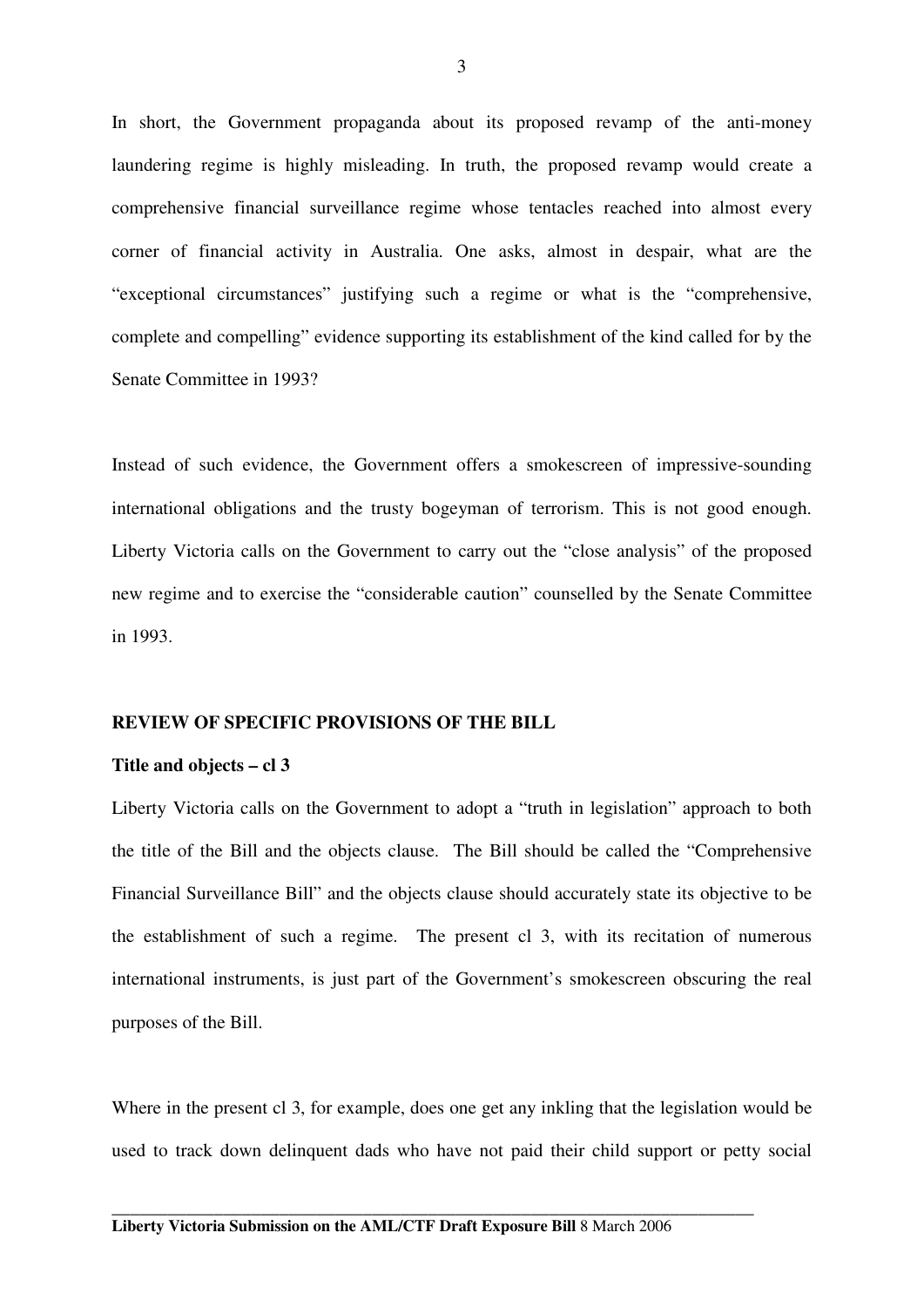security cheats? From which of the enumerated international instruments can that be deduced?

### **Designated services – cl 6**

As the Government has acknowledged, the Bill would effect a major change in the antimoney laundering regime by substituting services for persons as its criterion of operation. However, no impact study of this change has been undertaken, so that the Government is "flying blind" on this change. It is reasonable to conclude, particularly without the benefit of an impact study, that this change would introduce significant uncertainty into the operation of the anti-money laundering regime, increasing the likelihood that people will unwittingly fall foul of the law. Administrative discretion to excuse such breaches is no substitute for properly drawn laws.

Furthermore, the change is not required by the FATF 40 Recommendations. Those recommendations do not require that the provision of services be the criterion of operation of an anti-money laundering regime. On the contrary, numerous recommendations fasten on "financial institutions" as the criterion of operation: see nos 5, 7, 8, 9, 10, 11, 13, 14, 15, 21, 22 and 23. Other recommendations fasten on other businesses and professions: see nos 16, 20 and 24.

Liberty Victoria therefore submits that the Government has not established any justification for this change to the present regime.

A cursory review of the proposed designated services in cl 6 exposes the types of difficulties likely to be encountered if this change is implemented: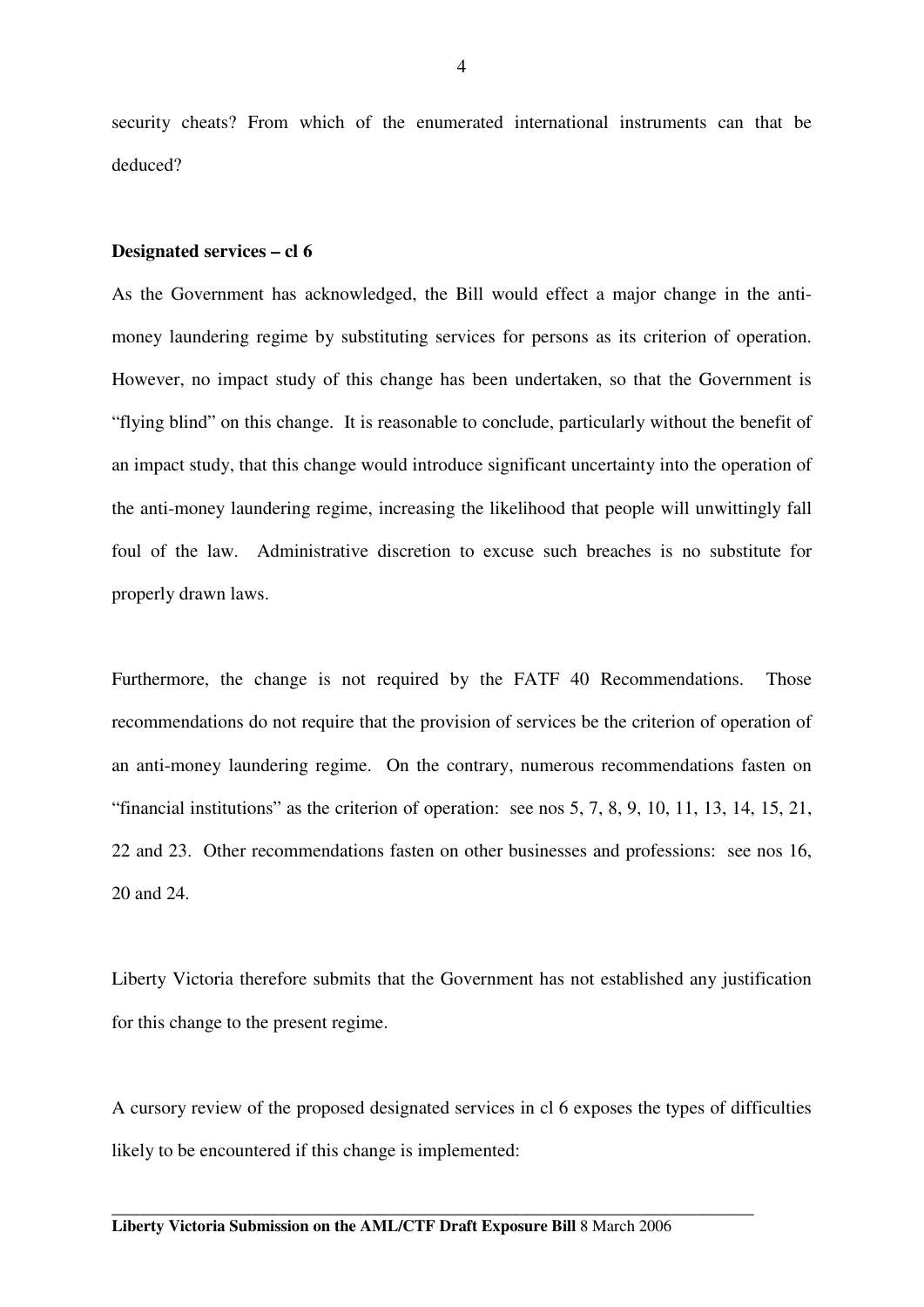- Items 5, 7, 11 and 13 catch certain types of transactions, such as deposits, loans, leases and hire-purchase. However, they are cast so as to catch in addition to these transactions other transactions which are "in relation to" the nominated transactions. This could have a wide reach so that, for example, where a loan is made by a bank for the purchase of a house, the purchase could also be caught.
- Item 6: "making a loan in the course of business". This would operate beyond the business of money-lending and providing credit so that, for example, it would catch a shareholder in a proprietary limited company who provided capital to it by means of shareholder loans.
- Item 35: "acquiring and disposing of a bill of exchange". This is currently very vague – the definitions of "acquiring" and "disposing" have not yet been made available in the regulations. It could catch an office clerk who physically takes possession of cheques made in favour of his or her employer, for the purpose of banking them.
- Items 42, 48, 49, 52, 53: "giving advice". This imposes a burden on financial advisors who will also be required to consider at all times the "intent" of their advice, which may not necessarily be easily identifiable.
- Items 56 and 57: "guarantees". Giving a guarantee or making a payment under guarantee will be caught so that, where a parent guarantees a child's business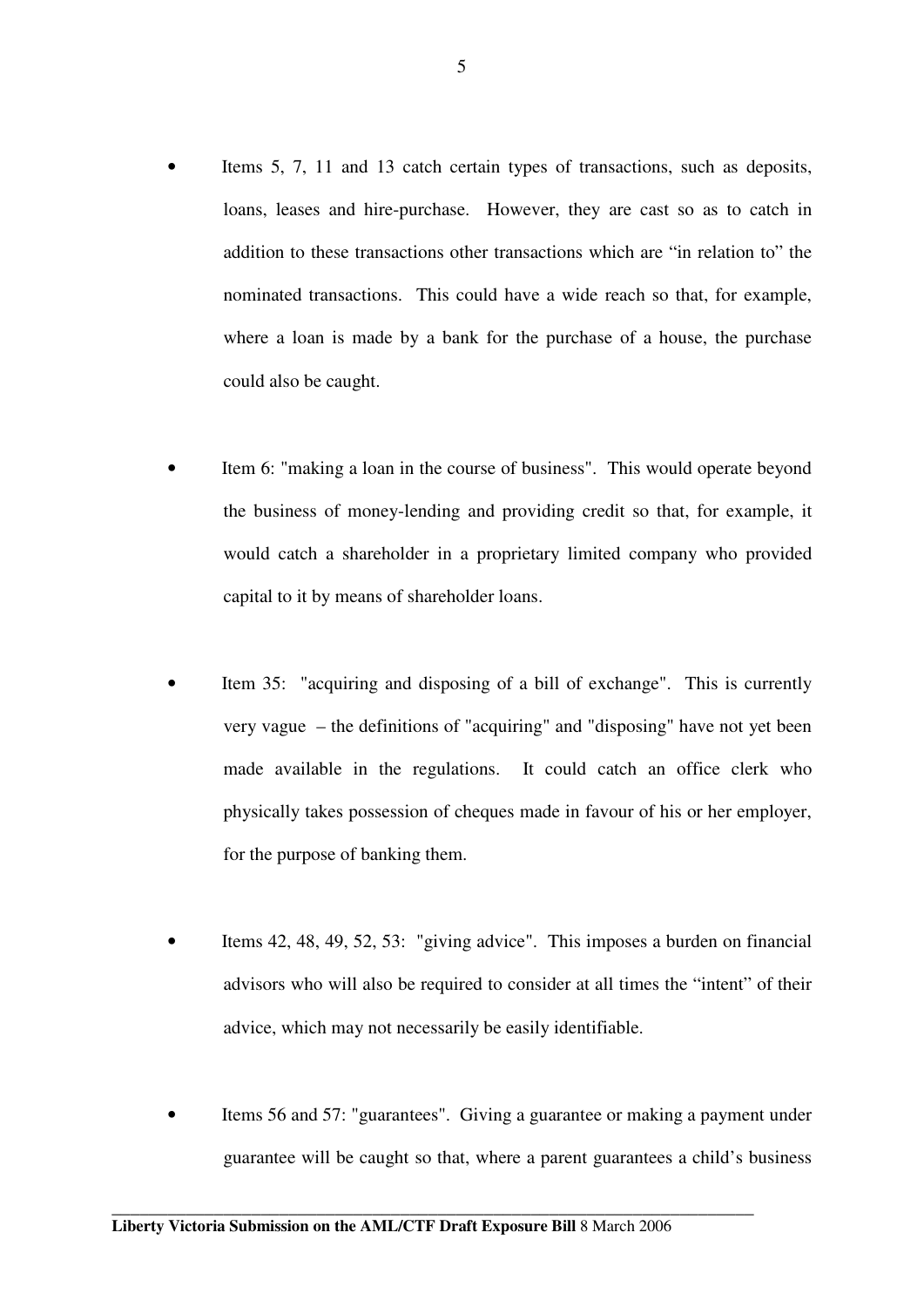debt, or makes a payment pursuant to such a guarantee, the parent will be a designated service provider and subject to customer identification and reporting obligations. The same will apply to a company director who guarantees the company's debts. It furthermore seems inconsistent that item 56 in linked to the carrying on of a business, and item 57 is not.

• Items 59, 60 and 61 deal with payroll functions but could apply to the clerical task of doing banking on behalf of a business. While employees who do such tasks would not be caught, independent contractors would.

The difficulties thus apparent from the attempt to designate services as the criterion of operation of the regime strongly suggest it should be abandoned in favour of a return to designated persons, in accordance with the FATF 40 Recommendations and the FTRA.

### **Identification Procedures - Part 2**

Much of the detail concerning customer identification procedures is to be contained in the AML/CTF Rules, publication of which is still pending. Accordingly, we are unable to offer any detailed analysis of these provisions.

One point does, however, emerge from the draft rules proposed for cl 74 of the Bill. Draft rule 14 proposes a risk classification for customers. This needs serious consideration. It is likely a high risk classification would affect a customer's credit rating as it would increase the cost of providing services to the customers.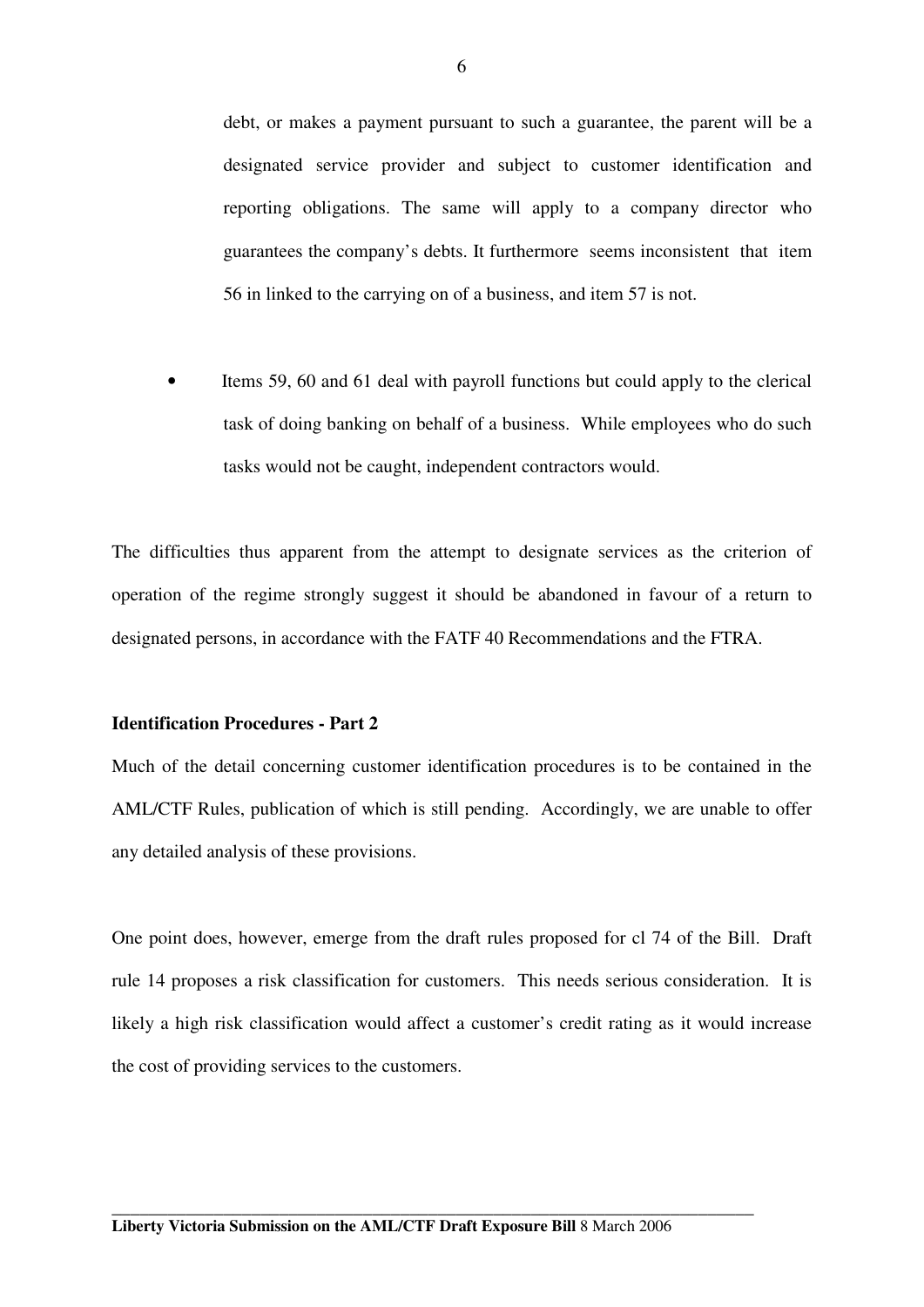#### *Pre-existing exemption - cl 27*

We are unable to comment on this exemption in the absence of any detail as to what is a continuous relationship or what types of events will be deemed to break the continuity of the relationship.

Sub-clause (7) of cl 27 provides that it should be assumed for the purposes of cl 27 that Part 1 had been in force at all material times. The purpose and likely effect of this provision are unclear to us.

#### *Low risk exemption - cl 28*

Objective criteria should identify risk as much as possible. Risk indicators, which can too easily be predicated on subjective and prejudicial bases, should be fixed in the legislation.

### *Identification procedures - cl 29*

The prohibition on provision of services unless customer identification has been conducted prior to the giving of the service (cl 29) and the requirement to cease providing a service where customer identification has not been obtained (cl 31) should contain an exception where the failure to provide the identification has been caused by the service provider. It would be unfair for customers who have been provided with a service under section 30 to have that service withdrawn without any default on their part.

It would be more appropriate for the obligation to be a positive requirement to seek identification and the prohibition apply against providing the service or continuing to provide the service only where the customer fails to provide the information.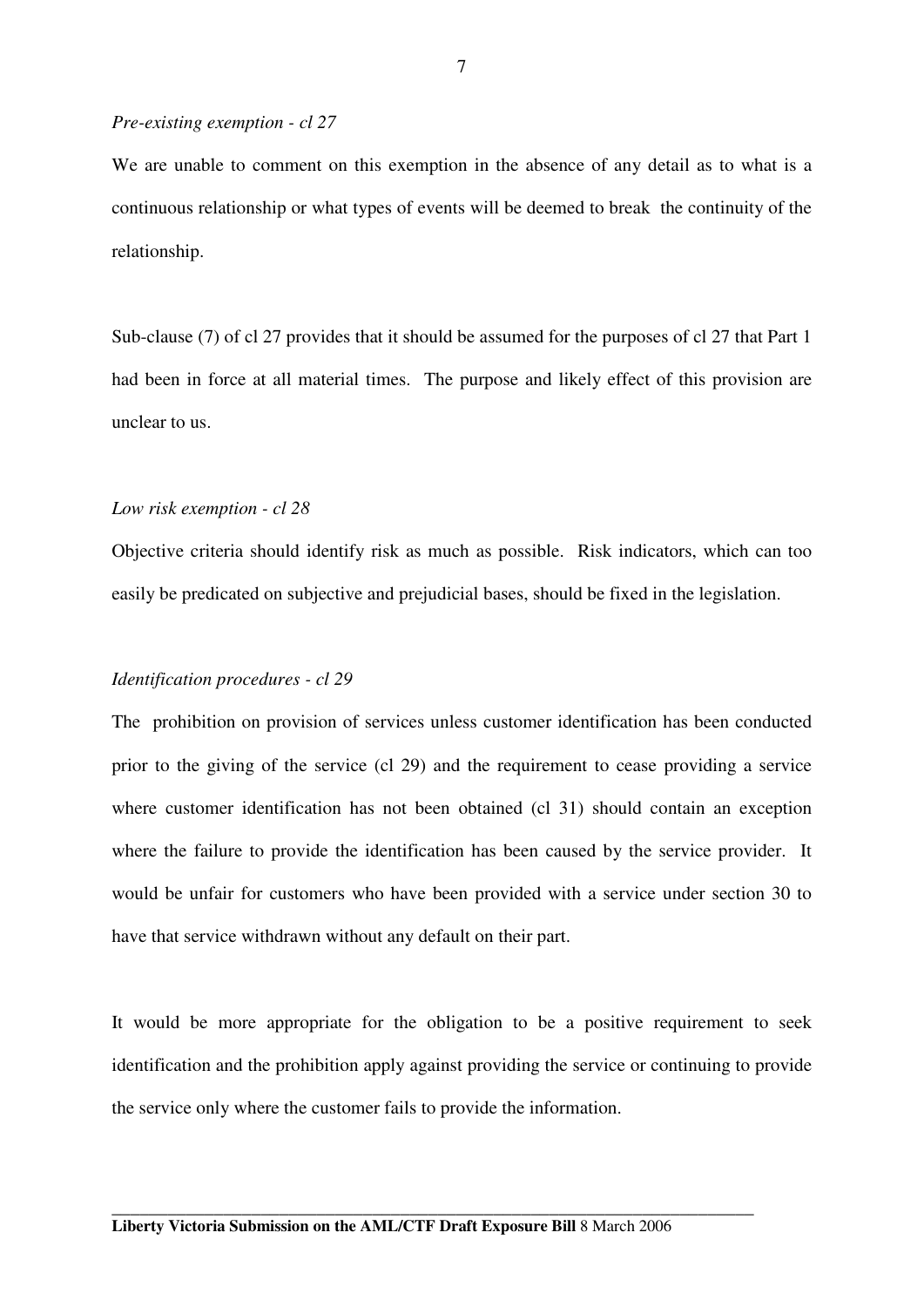The accreditation of agents authorised to identify customers is objectionable as it will allow those agents to build up databases of customer identification which may not be subject to privacy principles, may be cross-referenced or used for unauthorised purposes such as credit rating purposes.

This may have been proposed to assist banks and other financial institutions to contain the costs to them of the new regulatory regime. We do not think this justifies the compromising of their customers' privacy.

# **Reporting obligations - Part 3**

*Suspicious matters - cl 39* 

Clause 39 goes well beyond the requirements of the FATF 40 Recommendations and also represents a significant extension of the current suspicious reporting regime under s. 16 of the FTRA.

## FATF Recommendation no 13 is as follows:

*If a financial institution suspects or has reasonable grounds to suspect that funds are the proceeds of a criminal activity, or are related to terrorist financing, it should be required, directly by law or regulation, to report promptly its suspicions to the financial intelligence unit (FIU).* 

Recommendation 1 says that the crime of money laundering should apply to all "serious offences" and the Interpretative Note to Recommendation 13 says that the criminal activity referred to in that Recommendation should be the predicate offences for the crime of money laundering.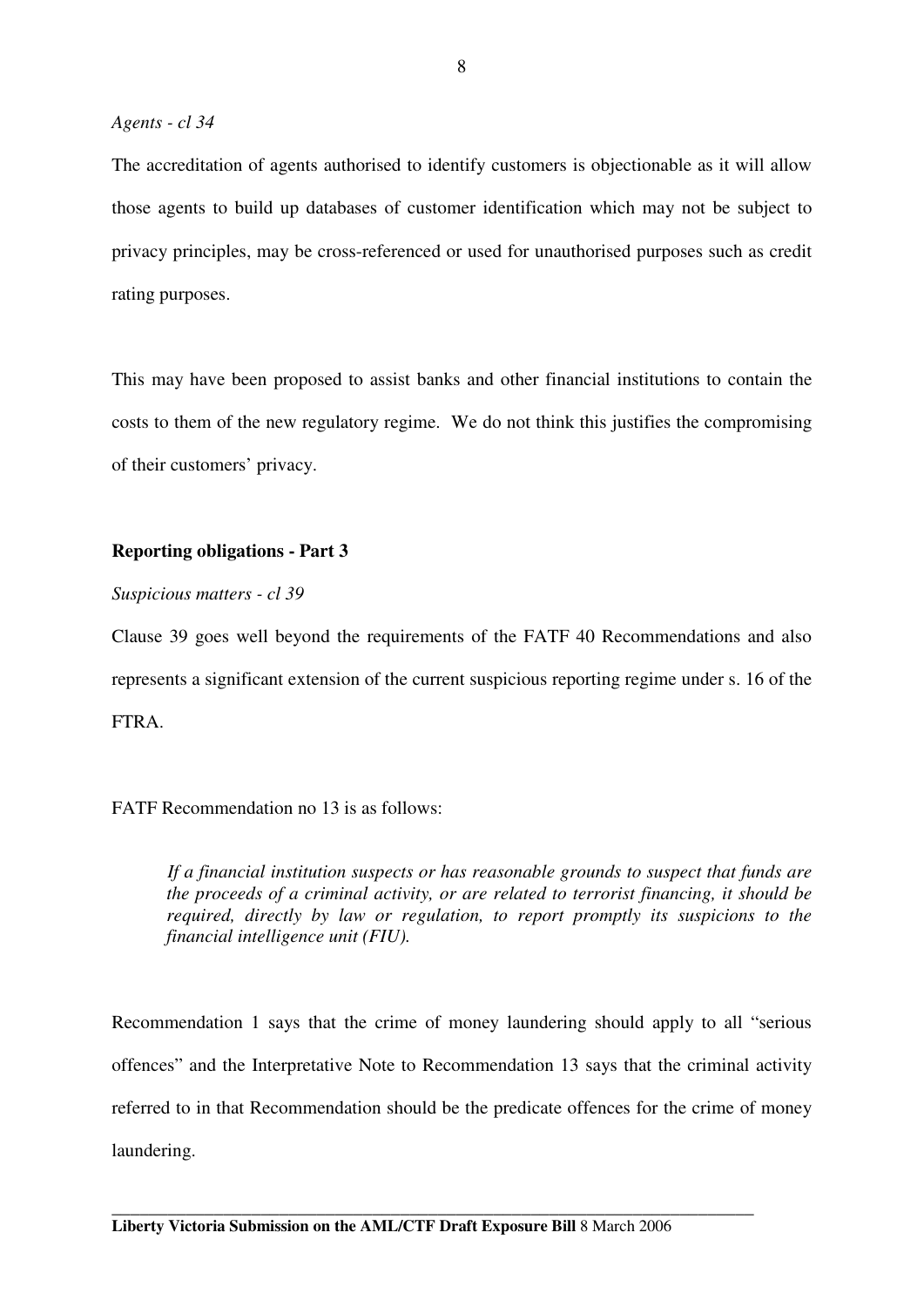Recommendation 11 deals with "complex, unusual large transactions, and ... unusual patterns of transactions, which have no apparent economic or visible lawful purpose". However, it does not propose an obligation to report such transactions, but rather to examine and record them, so that the records may be available "to help competent authorities and auditors".

The elements of the suspicious repeating regime proposed by FATF 40 Recommendations are therefore the following:

- It applies only to "financial institutions".
- It applies only where a financial institution receives funds.
- The financial institution must reasonably suspect those funds to be the proceeds of criminal activity or related to terrorist financing.
- The criminal activity must constitute a serious offence.

The regime proposed by cl 39 goes far beyond this, in the following respects:

- It is not confined to financial institutions, but applies to any person who provides a designated service.
- It does not arise upon the receipt of funds suspected to be the proceeds of criminal activity but upon receipt of certain information any time after the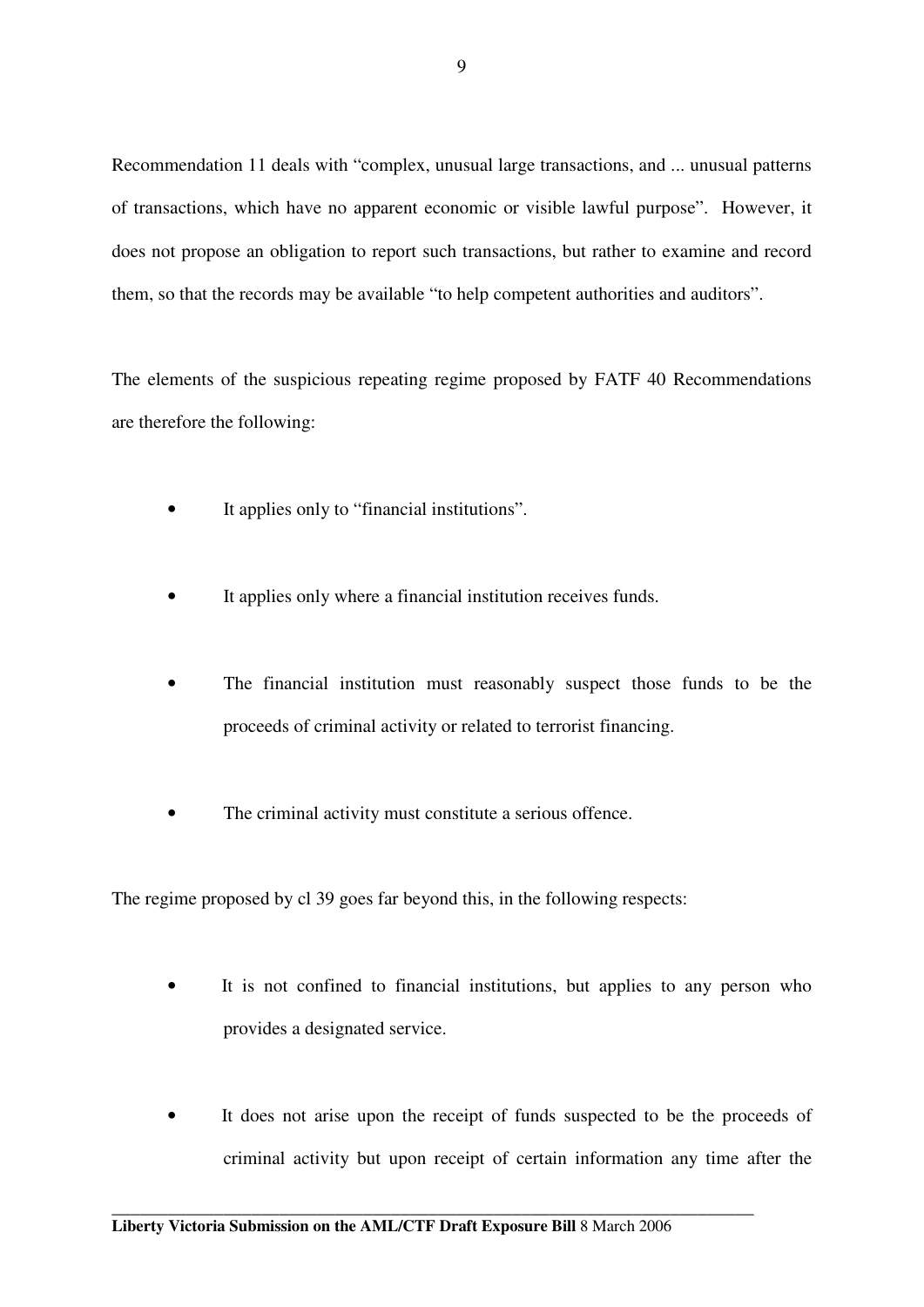designated service provider has been approached to provide a designated service.

- It is not confined to suspicion of a serious offence but to suspicion of **any** offence, serious or trivial, State or federal, and even offences against foreign laws are covered.
- The relevant suspicion need not be of the commission of such an offence, but merely that information received "may be relevant" to the investigation of an offence.
- A separate head of suspicion is that the service sought or provided is "preparatory to" the commission of a financing of terrorism offence.

Clause 39 even goes significantly beyond the existing regime in s 16 of the FTRA, which limits the reporting obligation to reports of suspicious "transactions". Under the Bill there need not be a transaction, only the receipt of information. Furthermore the period in which a service provider must be alert to the receipt of such information begins when it is approached for a service and continues indefinitely thereafter.

To portray cl 39 as an implementation of the FATF 40 Recommendations is nonsense. To portray it as a modification of the existing regime to conform with the FATF 40 Recommendations is equally untrue. It is, in truth, a wholesale revision of the suspicious reporting regime, which bears little or no resemblance to the FATF 40 Recommendations and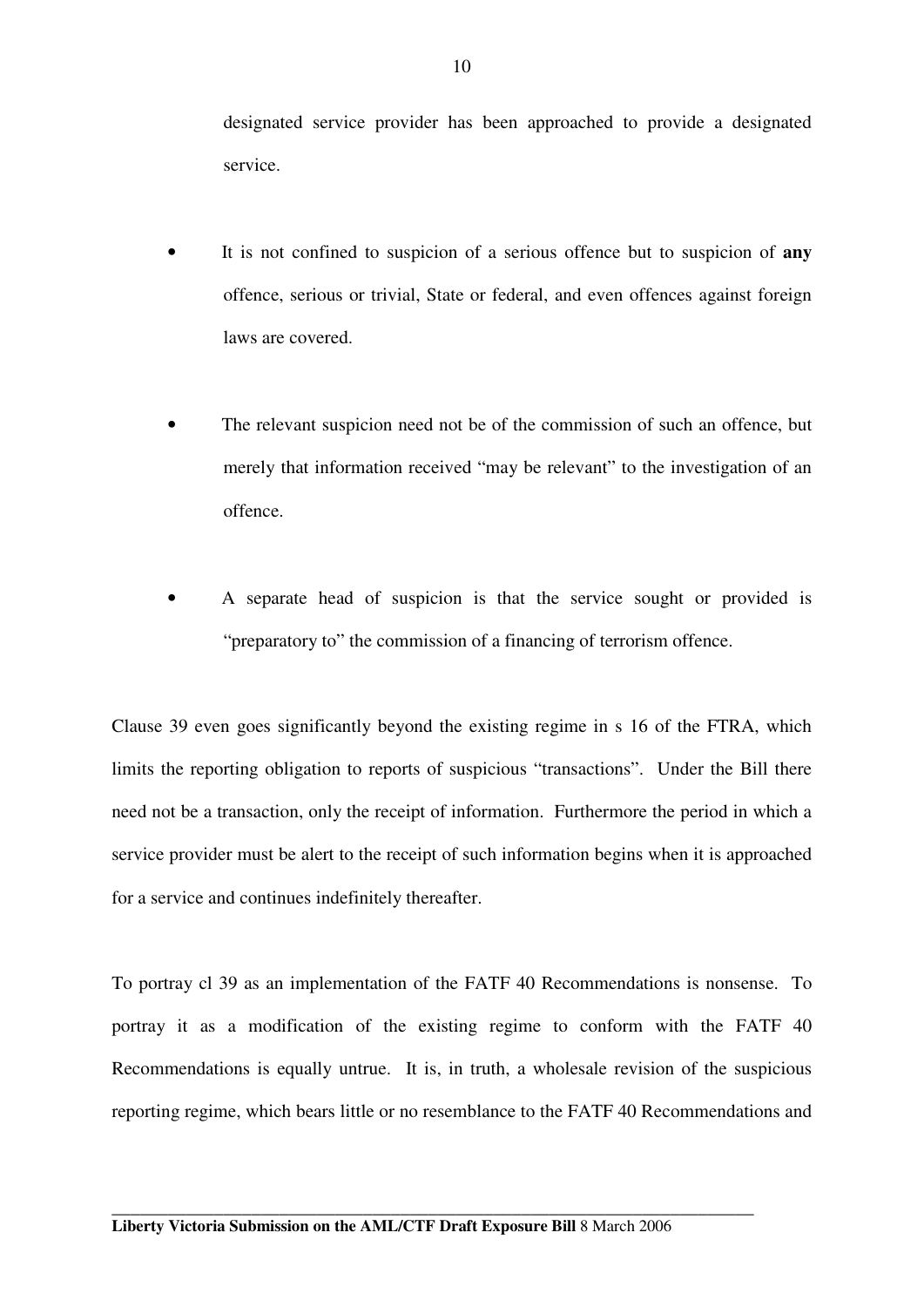extends the regime well beyond the current law. The Government should be asked to explain why this is necessary.

### *Foreign tax laws – cl 40*

Clause 40(3) extends the suspicious reporting obligation to cases where it is suspected there is a breach of a foreign tax law. It cannot seriously be expected that most Australian providers of designated services would have any knowledge of foreign tax laws. Imposing an obligation to report suspected breaches of such laws is onerous and unreal.

### *Reporting thresholds (section 41)*

The automatic reporting threshold of \$10,000 is too low. Liberty Victoria has continually recommended that the amount be adjusted for inflation, at least every 5 years, yet the amount is the same as that set in the 1989. An amount of \$10,000 in 1989 was worth approx \$16,210 in December 2005. Looked at another way, \$10,000 in December 2005 was worth approx \$6,000 in 1989.

In addition, the threshold amount is substantially below the amount recommended in the Interpretative Note to FATF 40 Recommendations 5, 12 and 16. That amount is US\$15,000 (A\$20,330) or €15,000 (A\$24,330).

It is furthermore unacceptable that the already too low threshold amount may be lowered by regulation: see para (c) and (d) of the definition of "threshold transaction" in cl 5.

The reporting threshold should be set in the legislation at \$20,000 and adjusted for inflation from time to time, at least every 5 years.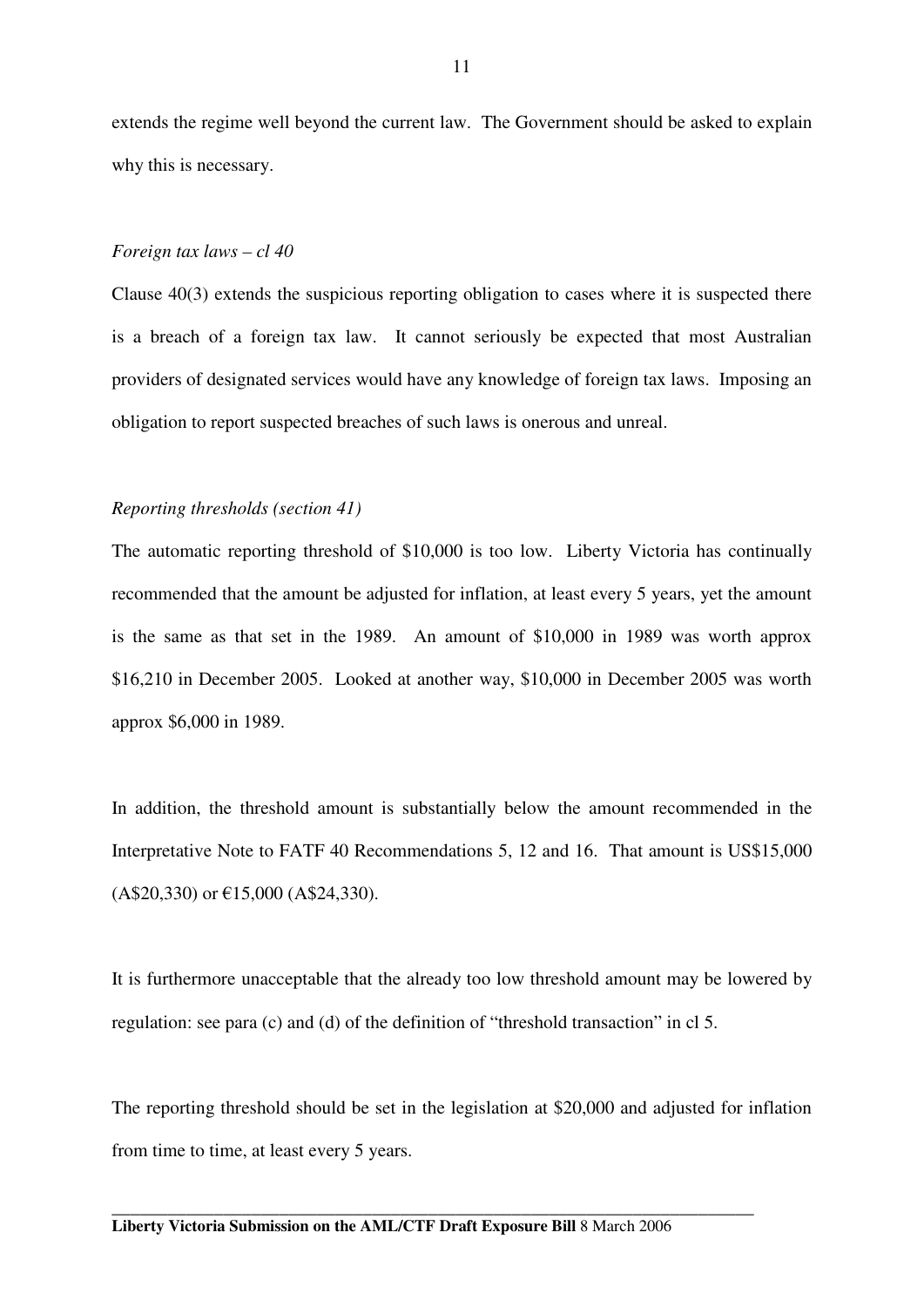The threshold amount should also apply to sections 49 (1) (b) and (2) (c) and  $51(1)(b)$  and 31(a) (see below).

### **Reports of movements of money into and out of Australia – Parts 4 and 15**

As noted above, cls 49 and 51 should be changed to refer to the threshold amount so that the obligation to report movements of currency in and out of Australia is consistent with the reporting requirement.

In addition, the obligation under cl 161 to make a declaration of how much currency a person is taking out of or bringing into Australia should also apply where the amount is not less than the threshold amount. Otherwise cl 161 could be used oppressively to harass or intimidate anyone leaving or entering Australia.

Clauses 55 and 162 introduce broad powers concerning movements of travellers cheques into and out of Australia which go well beyond anything within the FATF 40 Recommendations or the present regime under the FTRA.

The operation of cl 162 is unacceptably invasive. It provides that a police officer or customers officer may require a person leaving Australia or arriving in Australia to provide details of any negotiable instruments (most commonly travellers cheques) which the person is carrying and the amount of the cheques. There is no threshold amount so that a person carrying travellers cheques worth very little could be required to make disclosure. If the officer suspects that a person has made a false declaration as to these matters they may search the person for no other reason than for the purpose of finding out whether they have any such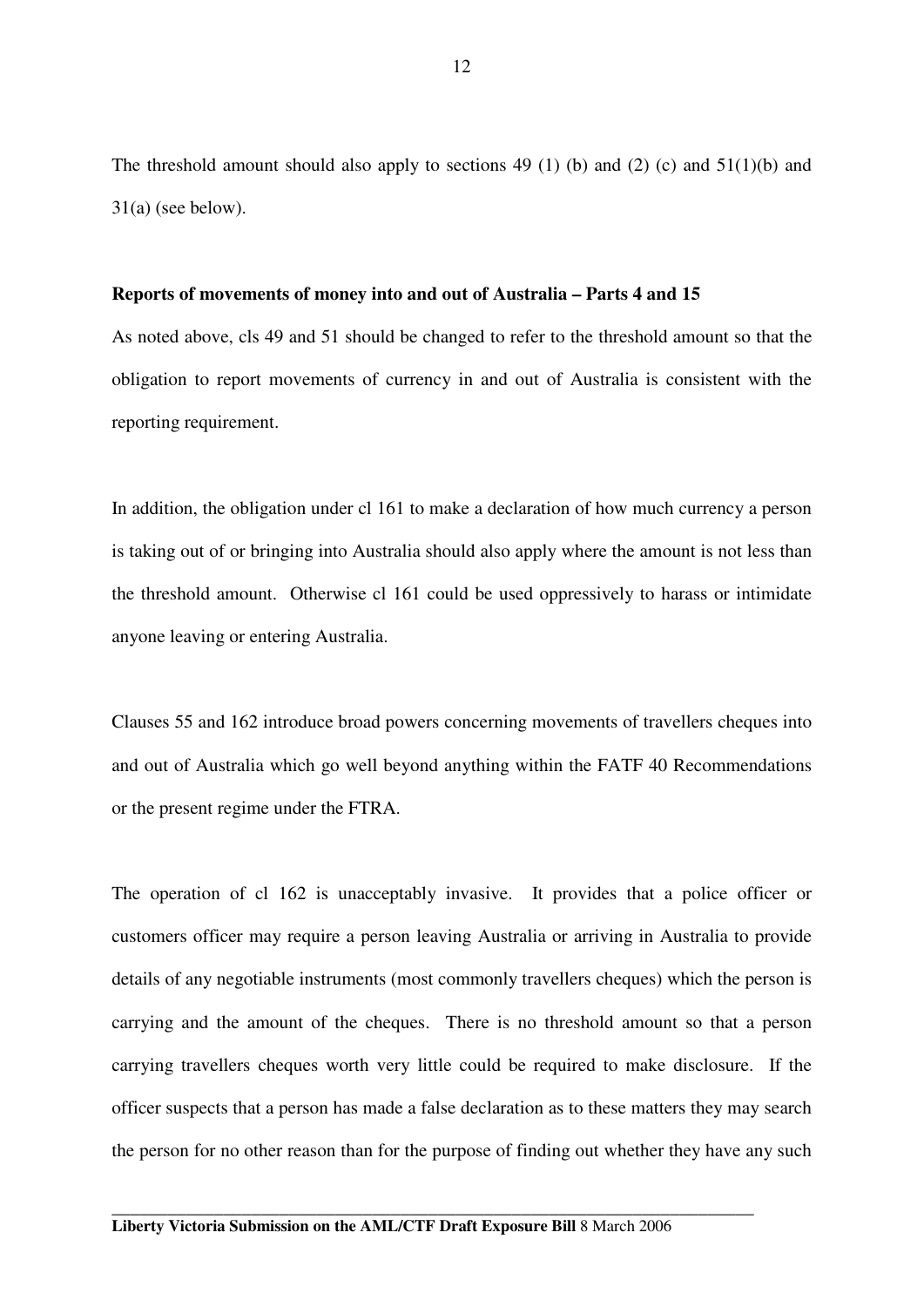negotiable instruments. The person may then be required to make a report to AUSTRAC, the police officer or the customs officer "about" the negotiable instruments.

This is an unacceptable invasion of personal liberty when there are no other grounds to suspect a crime (other than the suspicion of the making of a false declaration under cl 162 which may simply be a mistake or ignorance rather than criminal intent).

Clause 162 should be removed or, at least, the ability to search should be limited to when an officer has reasonable grounds to suspect that the person is carrying negotiable instruments with a face value of more than the threshold amount and has concealed that fact. Furthermore the power to arrest without a warrant should only apply in those circumstances.

## **Funds transfers - Part 5**

Part 5, which requires the recording of certain information relating to funds transfers, is novel. There is nothing comparable to it in the FATF 40 Recommendations or in the FTRA.

We await an explanation from the Government of what has necessitated this further intrusion into financial activities.

### **Register of remittance service providers - Part 6**

This is also novel. Once again we await an explanation for it from the Government. In particular, why is such a register needed in addition to reports of international funds transfers?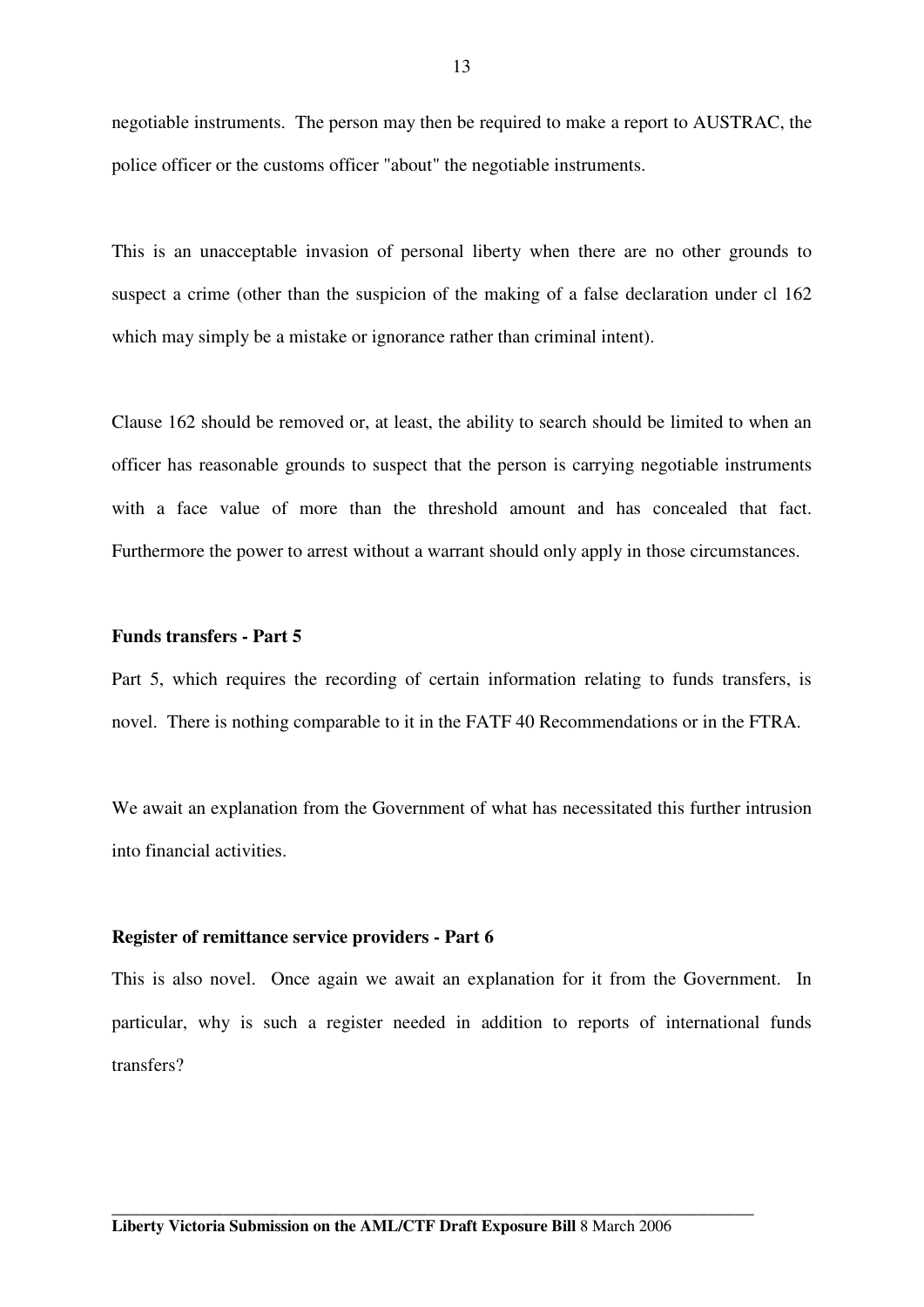#### **Record keeping requirements - Part 10**

Liberty Victoria recommends 5 years as the retention period for records created pursuant to the Bill. Anything outside of this period is likely to be of limited value in money laundering or terrorism offences which are far more likely to occur contemporaneously with the transaction. This accords with FATF Recommendation 10.

### **Disclosure of information - Part 11**

Clause 95 deals with the offence of "tipping off". The terminology objectionable, as it implies criminality although a report need not have any connection to a crime.

The operation of cl 95(3) is not clear. Why does the exclusion in (c) relate only to lawyers? The Bill is not to affect professional privilege (cl 201), so no report would be made of information obtained in a privileged communication. Where lawyers are obliged to report, it is only in respect of the provision of non-legal services, in respect of which lawyers are treated like other service providers. So why is the exclusion in sub-clause (3) confined to lawyers? Should it not apply to all service providers?

### **Audit - Part 13**

There should be no power to ask questions in cl 119(2) except such questions as are incidental to the carrying out of the search. A general power of examination should not be wrapped up in this way with a power to search.

Before a search is permitted by consent under cl 121, the person in control of the premises should be told the consent may be withdrawn at any time.